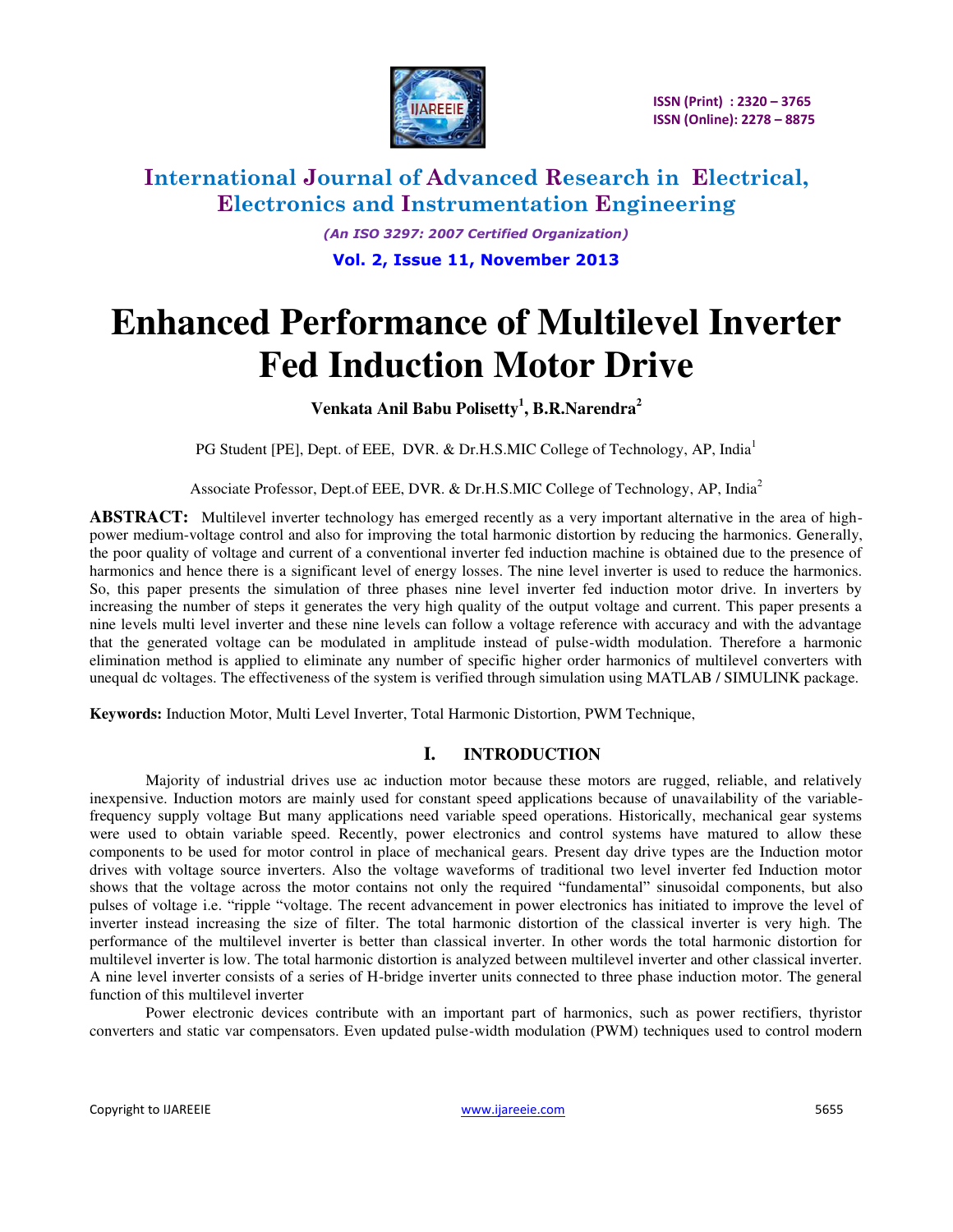

*(An ISO 3297: 2007 Certified Organization)* 

### **Vol. 2, Issue 11, November 2013**

static converters such as machine drives, power factor compensators, do not produce perfect waveforms, which strongly depend on the semiconductors switching frequency.

#### **II. MULTI LEVEL INVERTER**

It may be easier to produce a high power, high-voltage inverter with the multilevel structure because of the ways in which device voltage stresses are controlled. Increasing the number of voltage levels in the inverter without requiring higher ratings on individual devices can increase the power rating. The unique structure of multilevel voltage source inverters allows them to reach high voltages with low harmonics without the use of transformers or series connected synchronized switching devices. As the number of voltage levels increases, there is more decrease in harmonic content of the output voltage waveform. Multilevel inverters offer a low total harmonic distortion (THD) for output voltage, high efficiency and power factor.

The block schematic of multilevel inverter fed three phase induction motor is as shown in Fig.5.



#### Fig.2. Basic block diagram.

The complete system will consist of two sections; a power circuit and a control circuit. The power section consists of a power rectifier, filter capacitor, and three phase diode clamped multilevel inverter. The control circuit of the proposed system consists of three blocks namely microcontroller, opto-coupler and gate driver circuit. Basically, there are three kinds of multilevel inverters, these classification are explained in next section.

### **III. CLASIFICATION OF MULTI LEVEL INVERTER**

#### **1. Neutral point clamped inverter (NPC)**

The neutral point clamped topology is also known as diode clamped topology. The main advantage of the NPC topology is that it requires only one DC source similar to two- level inverter, and gives better performance. With the increase in level 'n', not only the number of clamping diodes increases but also the problem of ensuring the DC-link balance becomes more severe.



Figure2. Three -level Neutral Point Clamped topology

Copyright to IJAREEIE [www.ijareeie.com](http://www.ijareeie.com/) 5656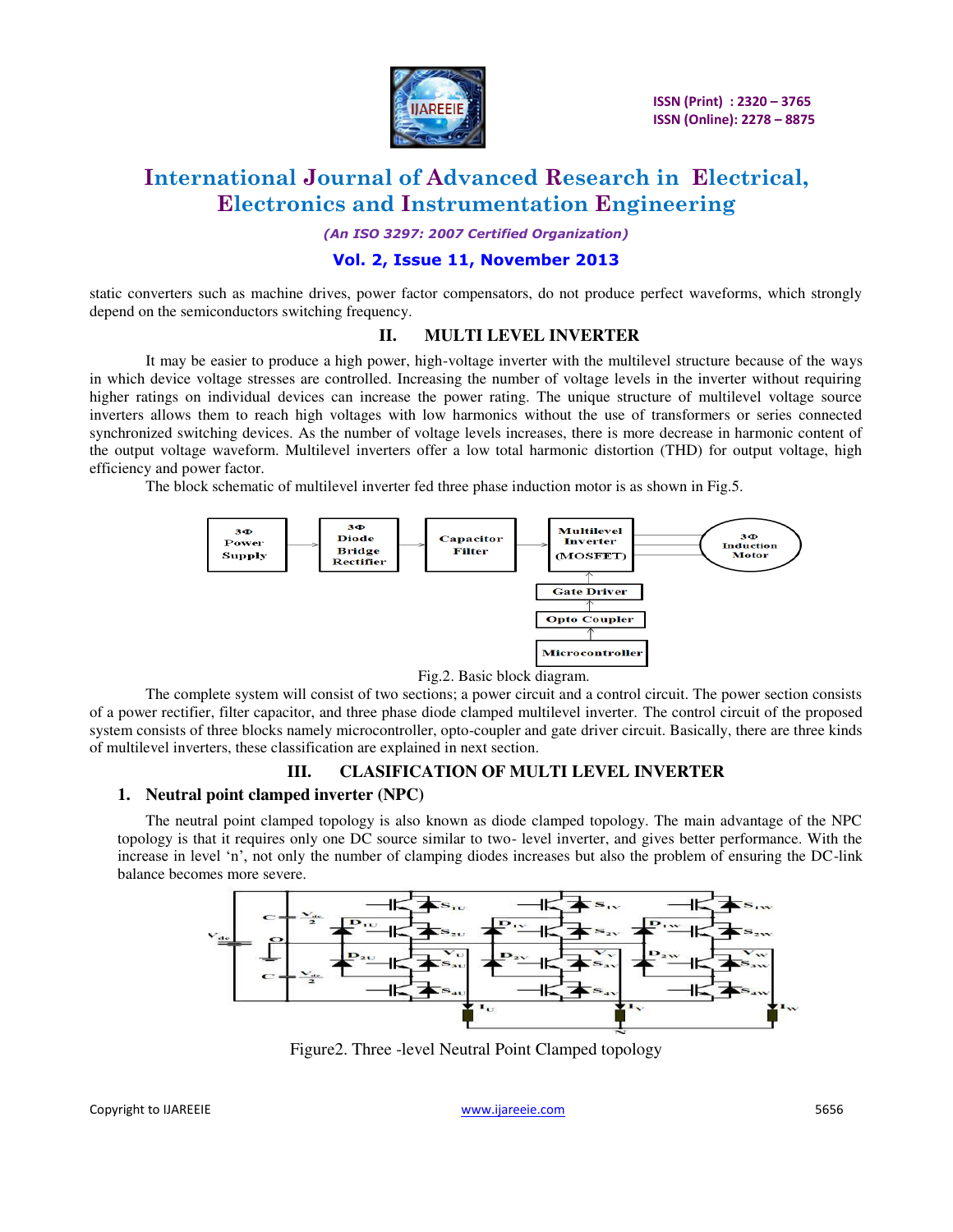

*(An ISO 3297: 2007 Certified Organization)* 

### **Vol. 2, Issue 11, November 2013**

### **2. Flying Capacitor Topology (FC)**

It is also known as capacitor clamped topology. For this topology 'n' can take any integer value similar to NPC topology. The voltage clamping is done by using capacitors floating with respect to the earth potential.



Figure3. Three-level Flying Capacitor topology

### **3. Cascaded H-bridge Topology (CHB)**

In this topology the H-bridges are cascaded in every phase. With the increase in H- bridges in a phase, the output voltage waveform tends to be more sinusoidal. In n-level topology, (n-1)/2 identical H- Bridges are used in every phase. There must be a separate DC source for the DC bus of every individual H-bridge.



Figure4. Five-level Cascaded H-Bridge Topology

### **IV. NINE LEVEL CONVERTER & INDUCTION MOTOR MODEL**

Nine level inverter consists of a series of diode clamped inverter units connected to three phase induction motor. The general function of this multilevel inverter is to synthesize a desired voltage from several dc sources. The ac terminal voltages of each bridge are connected in series. This configuration is useful for constant frequency applications such as active front-end rectifiers, active power filters, and reactive power compensation.

This paper makes an overview to find the various induction motor drive configurations used in industry. The various control strategies used to improve drive efficiency and various inverters used to control the motor speed, reduce torque ripple, current ripple and reduce harmonic. The steady-Slate model and equivalent circuit developed in earlier selections are useful for studying the performance of the machine in steady state. The dynamic model considers the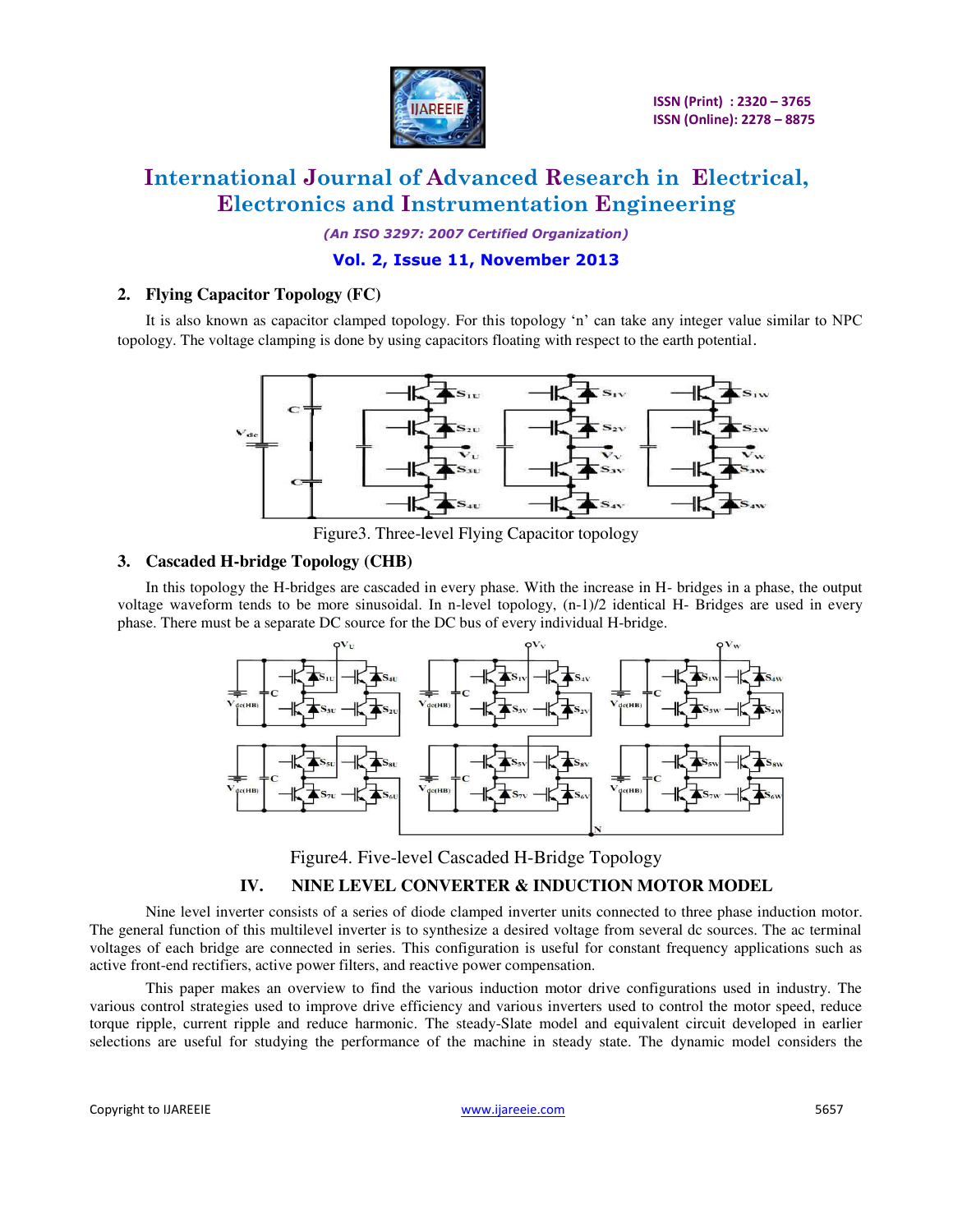

*(An ISO 3297: 2007 Certified Organization)* 

### **Vol. 2, Issue 11, November 2013**

instantaneous effects of varying voltages/current. Stator frequency, and torque disturbance. The dynamic model of the induction motor is derived by using a two-phase motor in direct and quadrature axes. This approach is desirable because of the conceptual simplicity obtained with two sets of windings. One on the stator and the other on the rotor. The equivalence between three phase and two phase machine model is derived from simple observations and this approach is suitable for extending it to model an n-phase machine by means of a two-phase machine. The speed of the synchronously rotating reference frame model is: ωc =ωs =Stator supply angular frequency/rad/sec and the instantaneous angular position is Ө $c = \Theta_s = \omega s$  and the electromagnetic torque for basic Induction Motor is given as:

$$
T_e = \frac{3}{2} \frac{P}{2} L_m (i_{qs}^e i_{dr}^e - i_{ds}^e i_{qr}^e)
$$

#### **V. MODULATION TOPOLOGIES FOR MULTILEVEL INVERTERS**

Mainly the power electronic converters are operated in the "switched mode". Which means the switches within the converter are always in either one of the two states - turned off (no current flows), or turned on (saturated with only a small voltage drop across the switch). To control the flow of power in the converter, the switches alternate between these two states (i.e. on and off). This happens rapidly enough that the inductors and capacitors at the input and output nodes of the converter average or filter the switched signal. The switched component is attenuated and the desired DC or low frequency AC component is retained. This process is called Pulse Width Modulation (PWM), since the desired average value is controlled by modulating the width of the pulses. To achieve the greatest possible attenuation of the switching component, it is generally desirable that the switch frequency  $f_c$  is high — many times the frequency of the desired fundamental AC component  $f_1$  seen at the input or output terminals.

No frequency components below the fundamental frequency (commonly referred to as sub-harmonics) will exist. This is important since an undesired harmonic component near zero frequency, even if small in amplitude, can cause large currents to flow in inductive loads. Beyond these basic requirements, there are many different ways of generating PWM switching edges. Any technique can probably be placed into one of the following three categories:

1) Off-line or pre-calculated PWM technique, 2) Hysteresis control PWM, 3) Carrier based PWM.



### **VI. SIMULATION DIAGRAMS & WAVEFORMS**

 MATLAB is a high-performance language for technical computing. It integrates computation, visualization, and programming in an easy-to-use environment where problems and solutions are expressed in familiar mathematical notation. **SIMULATION DIAGRAMS:** 

Copyright to IJAREEIE [www.ijareeie.com](http://www.ijareeie.com/) 5658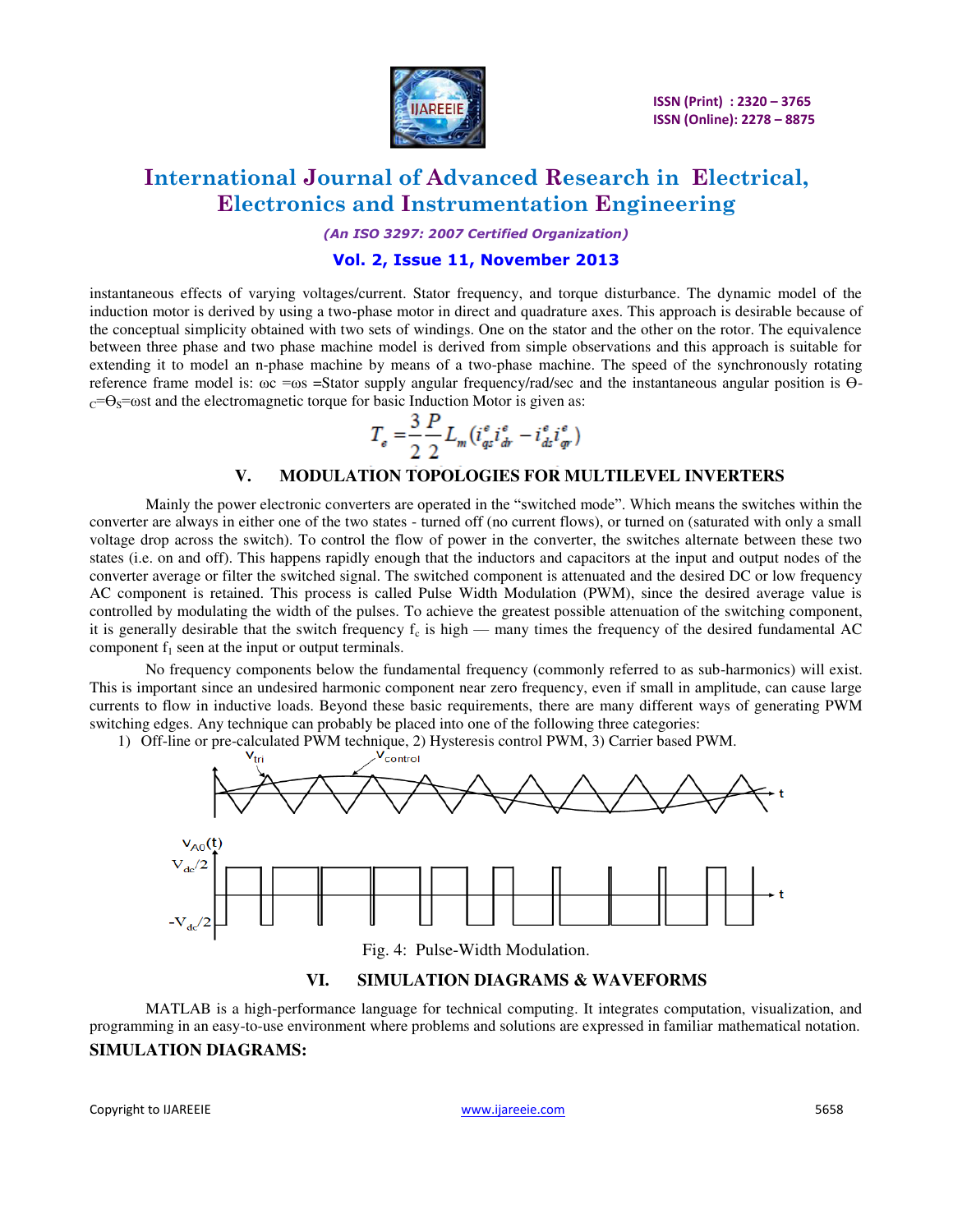

*(An ISO 3297: 2007 Certified Organization)* 

### **Vol. 2, Issue 11, November 2013**

The simulation of nine level inverter fed induction motor model was done using Simulink. The motor drive power circuit model was developed and simulated model for entire circuit is shown in Fig 5.



Fig.5. Simulation Model of Induction Motor Drive by Nine-Level Inveter

Fig.6. shows the PWM circuit to generate the gating signals for the multilevel inverter switches. To control a three phase multilevel inverter with an output voltage of nine levels; two carriers are generated and compared at each time to a set of three sinusoidal reference waveforms. One carrier wave above the zero reference and one carrier wave below the reference.



Fig 6: Pulse Width Modulation Simulation Circuit

### **SIMULATION RESULTS:**

The simulation results of voltage, current, motor speed and electromagnetic torque were presented. Fig 7 shows the waveform of sine-triangle intersection. Two carriers together with modulation signal have been used to obtain Multi Carrier PWM control.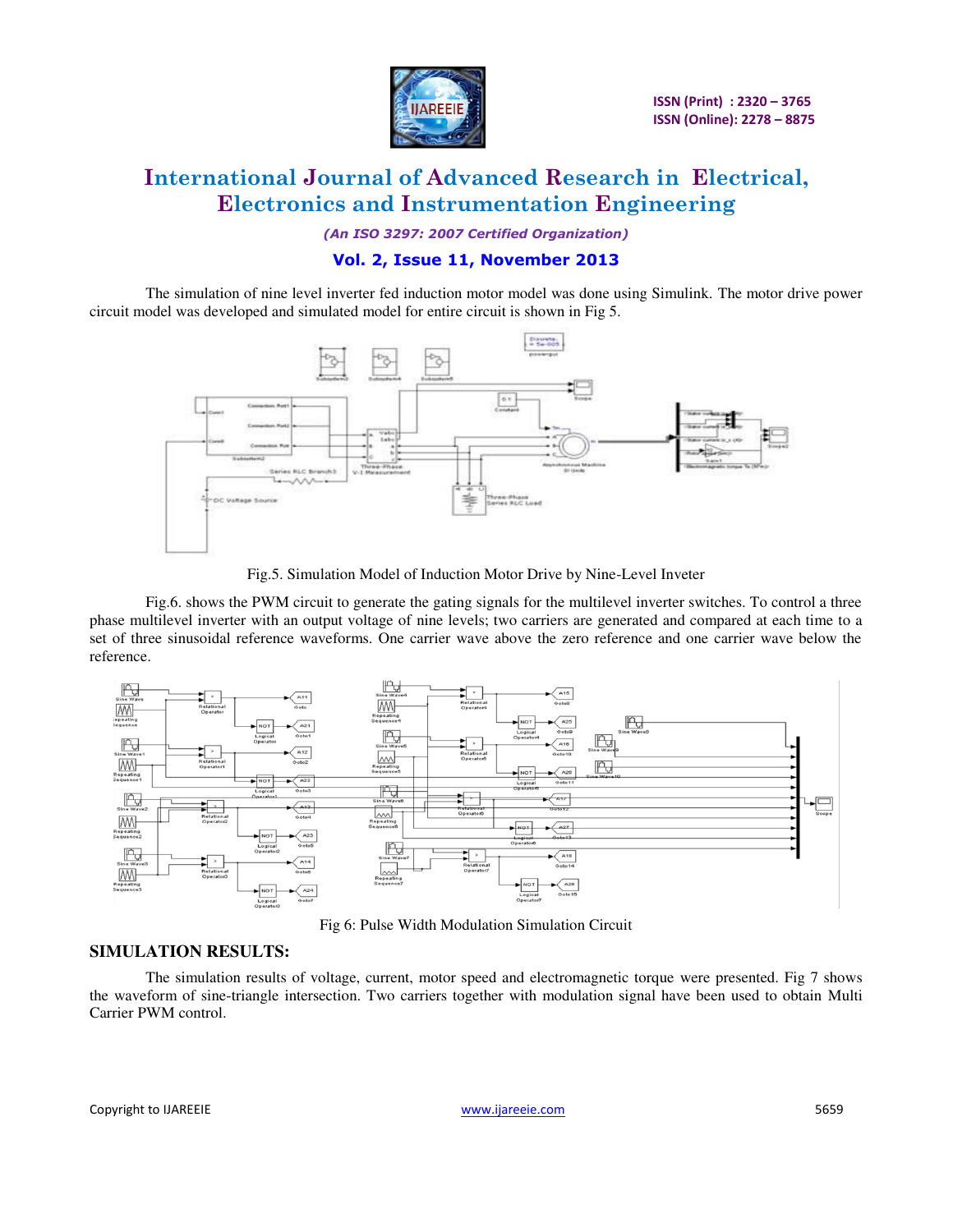

*(An ISO 3297: 2007 Certified Organization)* 

**Vol. 2, Issue 11, November 2013**



Fig 6: Multi Carrier Pulse Width Modulation Output

The inverter output voltage is shown in Fig 7(a) and the output current is shown in Fig 7(b). Here the output voltage contains nine level voltages because of nine level multi level inverter and the output current is continuous sinusoidal waveform.



Fig 7 (a) & (b): Inverter output Voltage and output Current

The induction motor currents, the motor speed and electromagnetic torque are shown in fig 8 (a), (b) and (c).



Fig 8 (a) motor current, (b) motor speed, and (c) electromagnetic torque.

Copyright to IJAREEIE and the community of the control of the [www.ijareeie.com](http://www.ijareeie.com/) 5660 copyright to IJAREEIE